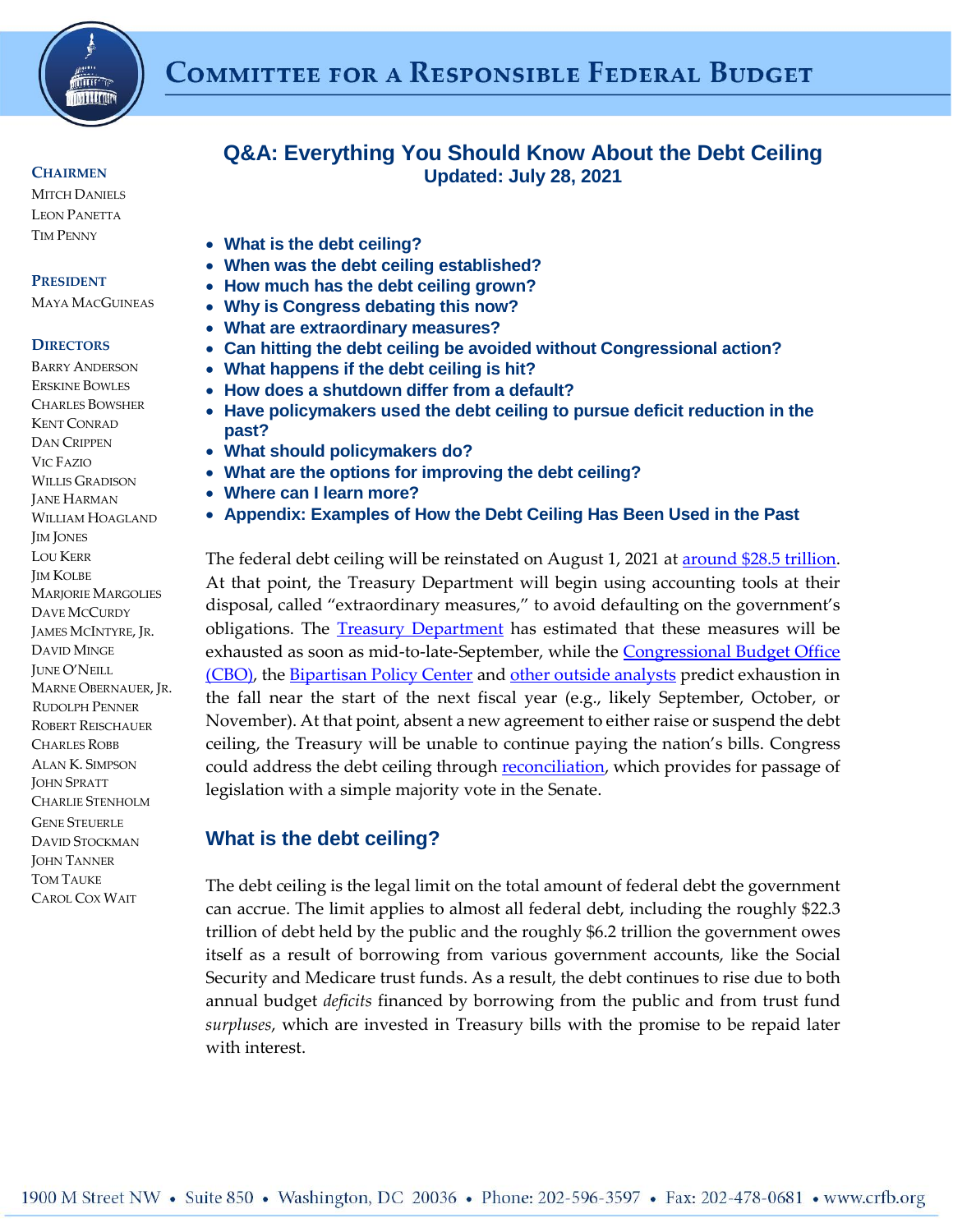

#### **When was the debt ceiling established?**

Prior to establishing the debt ceiling, Congress was required to approve each issuance of debt in a separate piece of legislation. The debt ceiling was first enacted in 1917 through the Second Liberty Bond Act and was set at \$11.5 billion to simplify the process and enhance borrowing flexibility. In 1939, Congress created the first aggregate debt limit covering nearly all government debt and set it at \$45 billion, about 10 percent above total debt at the time.

### <span id="page-1-0"></span>**How much has the debt ceiling grown?**

Since the end of World War II, Congress and the President have modified the debt ceiling nearly 100 [times.](https://fas.org/sgp/crs/misc/IF10292.pdf) During the 1980s, the debt ceiling was increased from less than \$1 trillion to nearly \$3 trillion. Over the course of the 1990s, it was doubled to nearly \$6 trillion, and in the 2000s it was again doubled to over \$12 trillion. The Budget Control Act of 2011 automatically raised the debt ceiling by \$900 billion and gave the President authority to increase the limit by an additional \$1.2 trillion (for a total of \$2.1 trillion) to \$16.39 trillion. Lawmakers have suspended the debt limit seven times since February 2013. The most recent suspension began on August 2, 2019, and will end on July 31, 2021.





Sources: Congressional Research Service, Office of Management and Budget, and Treasury Department.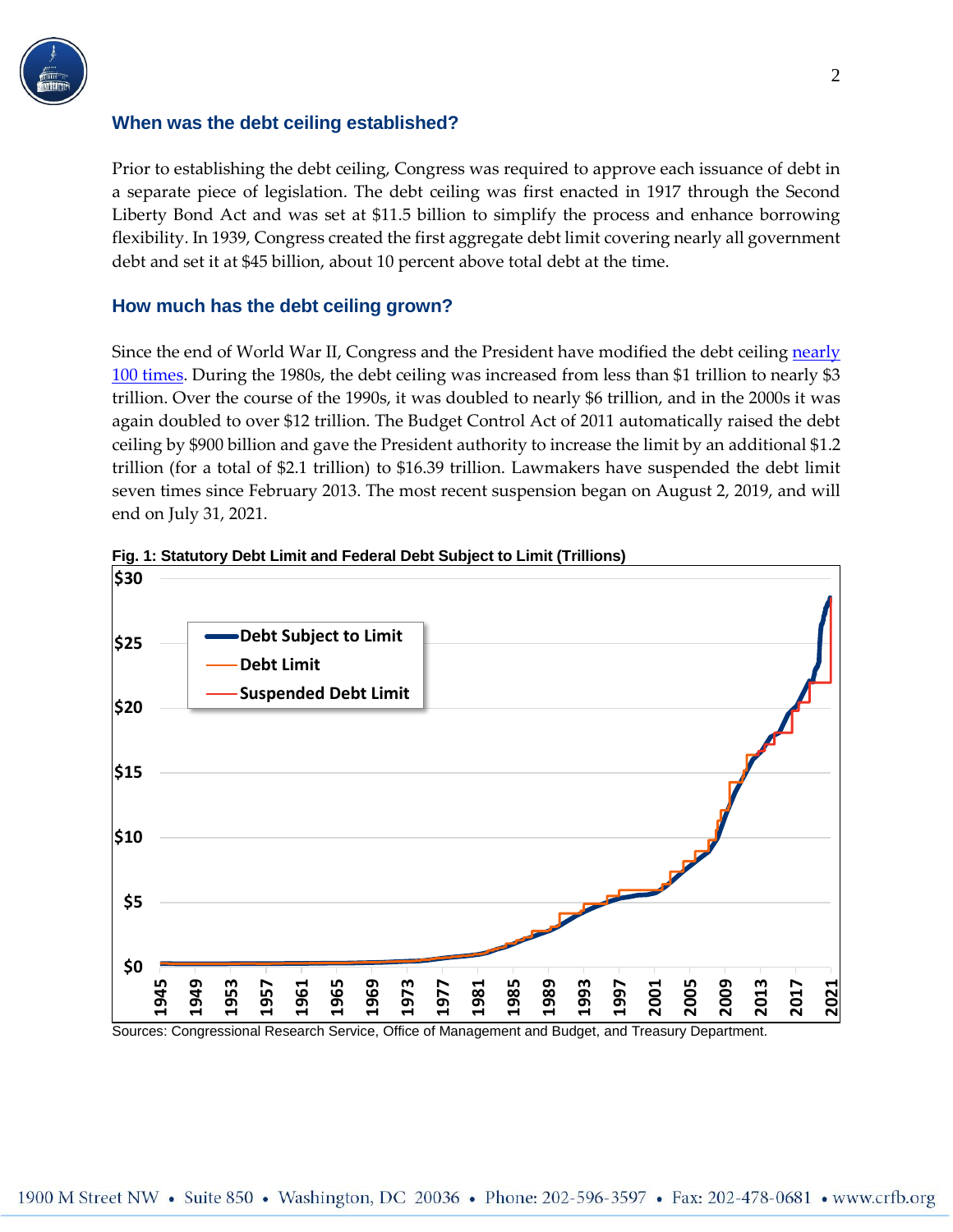

### <span id="page-2-0"></span>**Why is Congress debating this now?**

The debt ceiling is temporarily suspended through July 31, 2021, under the Bipartisan Budget Act of 2019.

Once the debt ceiling is reinstated, it will be raised to the current debt level – around \$28.5 trillion – meaning the U.S. government will not be able to issue any new debt.

Because government spending is projected to significantly exceed revenues this year and beyond, the government will not be able to avoid further increasing the debt ceiling. However, through the use of so-called "extraordinary measures," the government can shift funds around and continue to pay its obligations on a temporary basis.

In a recent [letter to Congressional leadership,](https://home.treasury.gov/news/press-releases/jy0290) Treasury Secretary Janet Yellen estimated that Treasury's extraordinary measures will last through Congress's August recess – likely until midto-late September – with cash and extraordinary measures decreasing by about \$150 billion on October 1 due to large mandatory payments. CBO [estimates](https://www.cbo.gov/publication/57371) that extraordinary measures will be exhausted sometime in the first quarter of the next fiscal year (beginning October 1), in October or November. After this "X date," the U.S. would only be able to pay obligations with incoming receipts, forcing the Treasury to delay and/or miss many payments. A formal debt limit increase or suspension will be necessary to avoid default.

### <span id="page-2-1"></span>**What are extraordinary measures?**

When the debt limit is reached, the Treasury Department uses a variety of accounting maneuvers, known as **extraordinary measures**, to avoid defaulting on the government's obligations. For example, the Treasury has prematurely redeemed Treasury bonds held in federal employee retirement savings accounts (and replaced them later with interest), halted contributions to certain government pension funds, suspended state and local government series securities, and borrowed from money set aside to manage exchange rate fluctuations. The Treasury Department first used these measures in 1985, and they have been used on at least 15 occasions since then.

### <span id="page-2-2"></span>**Can hitting the debt ceiling be avoided without Congressional action?**

The Treasury Department's use of extraordinary measures simply delays when debt will reach the statutory limit. Spending in excess of incoming receipts has already been legally obligated; that spending will push debt beyond the ceiling. There is no plausible set of changes that could generate the instant surplus necessary to avoid having to raise or suspend the debt ceiling.

Some believe the Treasury Department could buy more time by engaging in other, unprecedented actions such as selling large amounts of gold, minting a special large-denomination coin, or invoking the Fourteenth Amendment to override the statutory debt limit. Whether any of these tools is truly available is in question, and the potential economic and political consequences of each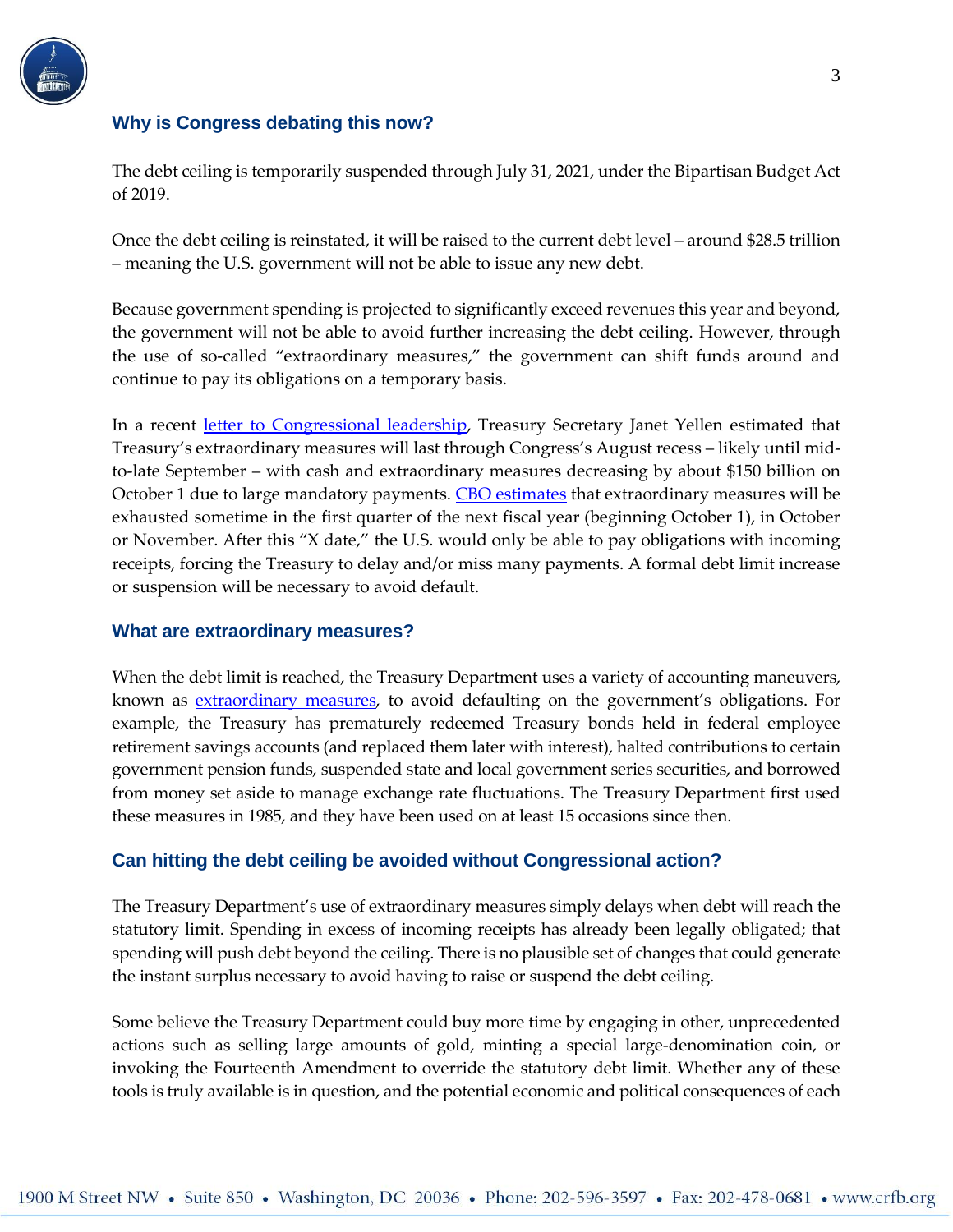

of these options are unknown. Realistically, once extraordinary measures are exhausted, the only option to avoid defaulting on our nation's obligations is for Congress to change the law to raise or suspend the debt ceiling.

### <span id="page-3-0"></span>**What happens if the debt ceiling is hit?**

Once the government hits the debt ceiling and exhausts all available extraordinary measures, it is no longer allowed to issue debt and soon after will run out of cash-on-hand. At that point, given annual deficits, incoming receipts will be insufficient to pay millions of daily obligations as they come due. Therefore, the federal government will have to at least temporarily default on many of its obligations, from Social Security payments and salaries for federal civilian employees and the military to veterans' benefits and utility bills, among others.

A default, or even the perceived threat of one, could have serious negative economic implications. An actual default would roil global financial markets and create chaos, since both domestic and international markets depend on the relative economic and political stability of U.S. debt instruments and the U.S. economy. Interest rates would rise, and demand for Treasuries would drop as investors stop or scale back investments in Treasury securities if they are no longer considered a perfectly safe investment, thereby increasing the risk of default. Even the threat of default during a standoff increases borrowing costs. The Government Accountability Office (GAO) [estimated](http://www.gao.gov/products/GAO-12-701) that the 2011 debt ceiling standoff raised borrowing costs by a total of \$1.3 billion in Fiscal Year (FY) 2011, and the 2013 debt limit impasse [led to](http://www.gao.gov/assets/680/671286.pdf) additional costs over a one-year period of between \$38 million and more than \$70 million.

If interest rates for Treasuries increase substantially, interest rates across the economy would follow, affecting car loans, credit cards, home mortgages, business investments, and other costs of borrowing and investment. The balance sheets of banks and other institutions with large holdings of Treasuries would decline as the value of Treasuries dropped, potentially tightening the availability of credit as seen most recently in the Great Recession.

### <span id="page-3-1"></span>**How does a shutdown differ from a default?**

A shutdown occurs when Congress fails to pass appropriations bills that allow agencies to obligate new spending. As a result, the government temporarily stops paying employees and contractors who perform government services (see *Q&A*: Everything You Should Know About [Government Shutdowns\)](http://www.crfb.org/papers/qa-everything-you-should-know-about-government-shutdowns). However, many more parties are not paid in a default. A default occurs when the Treasury does not have enough cash available to pay for obligations that have already been made. In the debt ceiling context, a default would be precipitated by the government exceeding the statutory debt limit and being unable to pay all of its obligations to its citizens and creditors. Without enough money to pay its bills, any of the payments are at risk, including all government spending, mandatory payments, interest on our debt, and payments to U.S. bondholders. While a government shutdown would be disruptive, a government default could be disastrous.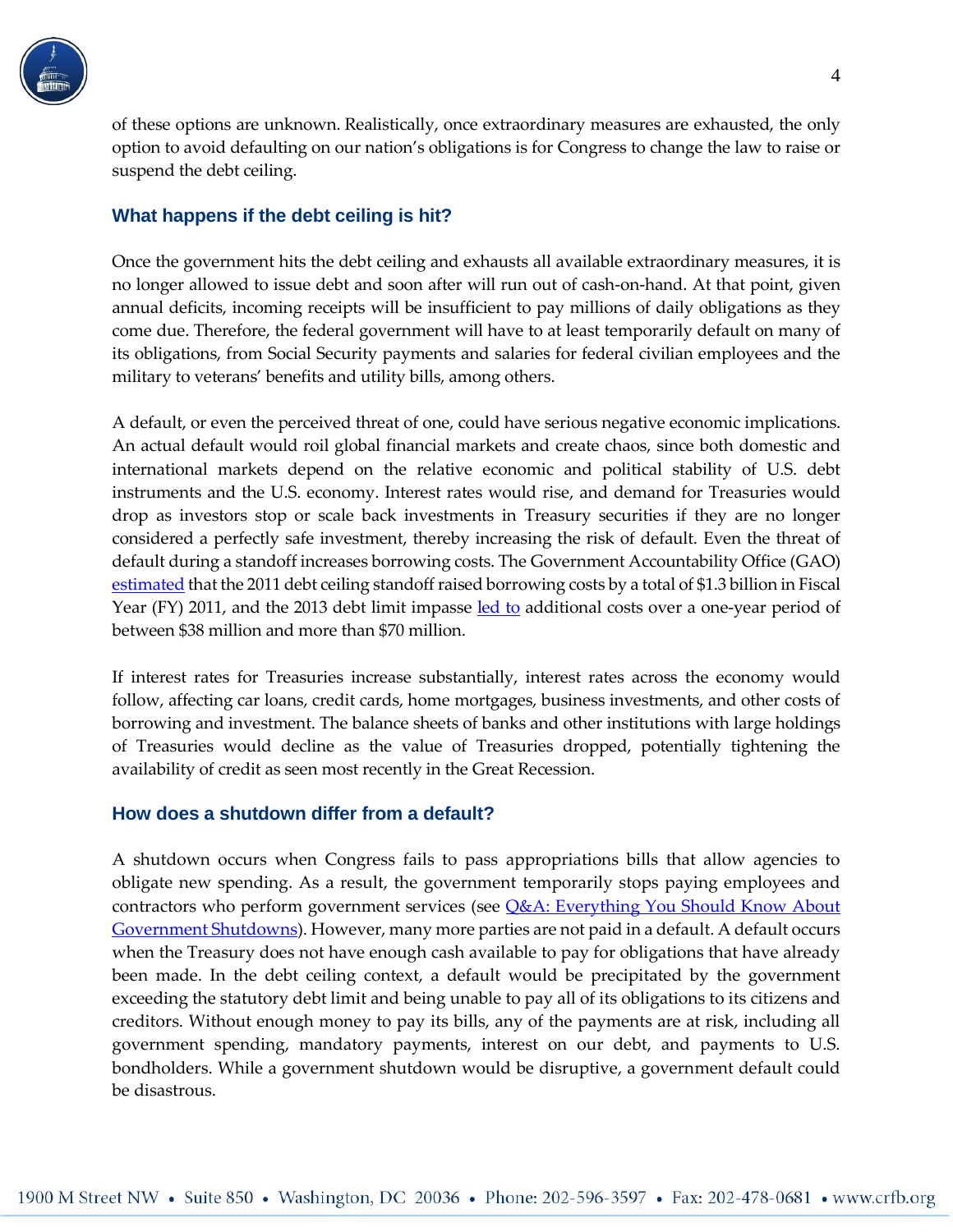

## <span id="page-4-0"></span>**Have policymakers used the debt ceiling to pursue deficit reduction in the past?**

Although policymakers have often enacted "clean" debt ceiling increases, Congress has also coupled increases with other legislative priorities. In a number of cases, Congress has attached debt ceiling increases to budget reconciliation legislation and other deficit reduction policies or processes.

Indeed, most of the major deficit reduction agreements made since 1980 have been accompanied by a debt ceiling increase, although causality has moved in both directions. On some occasions, the debt limit has been used successfully to help prompt deficit reduction, and in other cases, Congress has tacked on debt ceiling increases to deficit reduction efforts. For example, the 2011 Budget Control Act was enacted along with a debt ceiling increase, as were the Gramm-Rudman-Hollings Balanced Budget and Emergency Deficit Control Act of 1985.

In nearly all instances in which a debt limit increase was either accompanied by deficit reduction measures or included in a deficit reduction package, lawmakers have generally approved temporary increases in the debt limit to allow time for negotiations to be completed without the risk of default. For example, Congress approved a modest increase in the debt limit in December 2009 while negotiations over Statutory Pay-As-You-Go (PAYGO) and the establishment of the National Commission on Fiscal Responsibility and Reform were ongoing. Similarly, during the negotiations and consideration of the 1990 budget agreement, Congress approved six temporary increases in the debt limit before approving a long-term increase as part of the reconciliation bill implementing the deficit reduction agreement.

The Appendix contains further discussion of provisions attached to debt ceiling legislation, including bills in 1993, 1997, 2013, 2015, 2018, and 2019.

### <span id="page-4-1"></span>**What should policymakers do?**

Policymakers should work promptly to raise or suspend the debt ceiling. Failing to raise the debt ceiling would be disastrous. It would result in severe negative consequences that experts are not capable of predicting in advance. Even threatening a default or taking the country to the brink of default could have serious implications. Importantly, though, failing to control the national debt would also have negative consequences; rising debt could ultimately stunt economic growth, reduce fiscal flexibility, and increase the cost burden on future generations. Thus, lawmakers should consider accompanying a debt ceiling increase with measures to begin addressing the debt.

To be sure, political advantage should not be sought by threatening default, and the debt ceiling must be raised or suspended as soon as possible. Lawmakers must not jeopardize the full faith and credit of the U.S. government. At the same time, the need to raise the debt ceiling can serve as a useful moment for [taking stock of our fiscal state](https://www.crfb.org/blogs/policymakers-shouldnt-attach-more-borrowing-debt-ceiling-increase) and for pursuing revenue increases, entitlement reform, and/or spending reductions.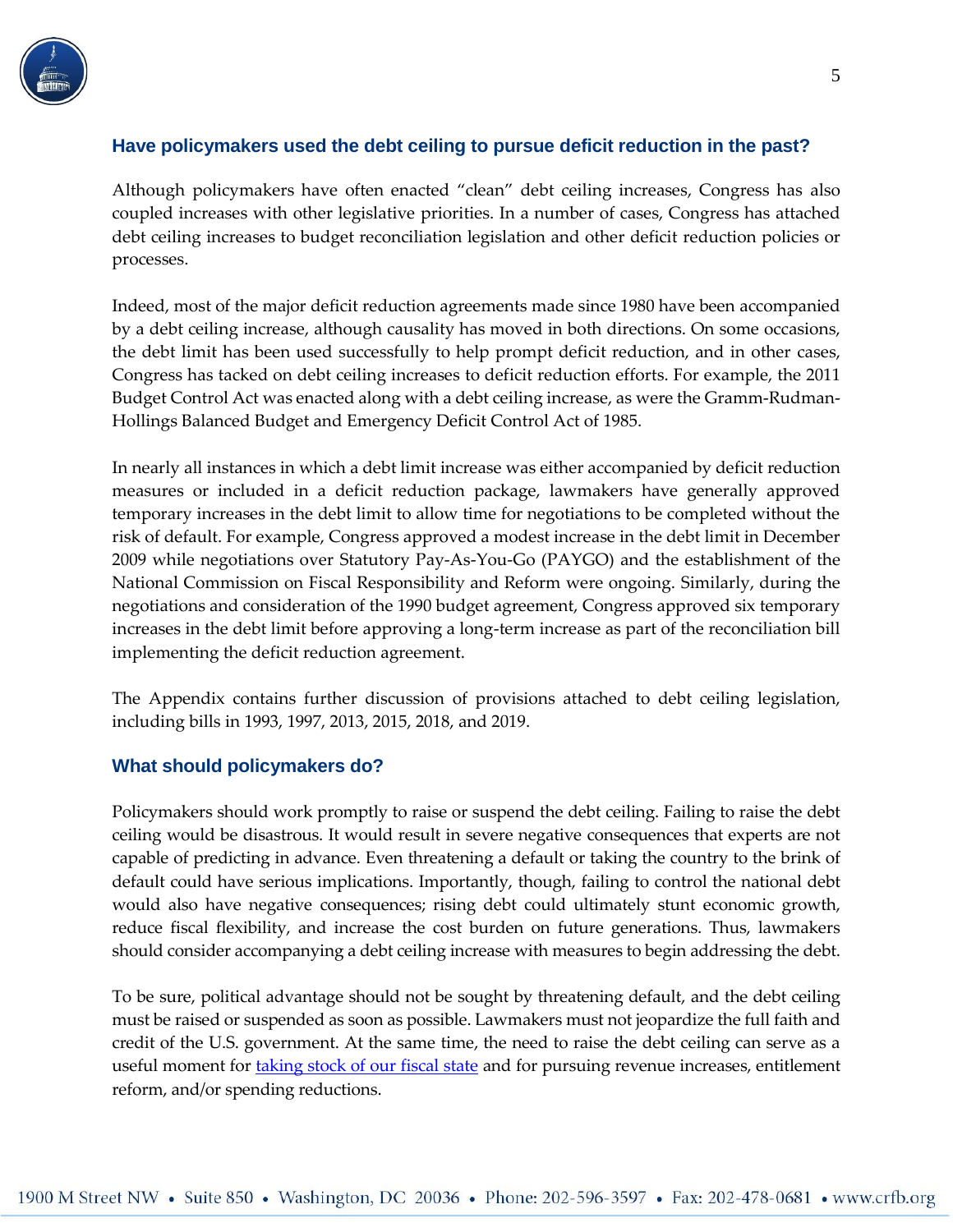

# <span id="page-5-0"></span>**What are the options for improving the debt ceiling?**

Increasing the debt ceiling requires frequent and often contentious legislative action. While a number of increases have been used to enact fiscal reforms, many increases are not necessarily tied to fiscal health. For instance, debates regarding the debt ceiling often take place after the policies producing the debt have already been put in place. The debt ceiling also measures gross debt, which means that even if the budget was balanced, the debt ceiling would still have to be raised if surpluses accumulated in government trust funds like Social Security.

In *[The Better Budget Process Initiative: Improving the Debt Limit](http://www.crfb.org/papers/better-budget-process-initiative-improving-debt-limit)* and [subsequent](https://www.crfb.org/papers/better-budget-process-initiative-recommendations-jsc) [publications,](https://www.crfb.org/blogs/pairing-debt-limit-reform-budget-goals) we have suggested reforms to the debt ceiling, grouped in four major categories:

- Linking changes in the debt limit to achieving responsible fiscal targets, so that Congress would not need to increase the debt ceiling if fiscal targets are met.
- Having debate about the debt limit when Congress is making decisions on spending and revenue levels, not after those decisions have been made.
- Applying the debt limit to more economically meaningful measures, such as debt held by the public or debt as a share of GDP.
- Replacing the debt limit with limits on future obligations.

## <span id="page-5-1"></span>**Where can I learn more?**

- Committee for a Responsible Federal Budget [Understanding the Debt Limit](http://crfb.org/document/understanding-debt-limit)
- Committee for a Responsible Federal Budget [Improving the Debt Limit](http://www.crfb.org/document/better-budget-process-initiative-improving-debt-limit)
- **•** Bipartisan Policy Center [Debt Limit Analysis](https://bipartisanpolicy.org/debt-limit/)
- Bipartisan Policy Center BPC Warns Debt Limit "X Date" Will Be Especially Difficult to **[Forecast](https://bipartisanpolicy.org/press-release/bpc-warns-debt-limit-x-date-will-be-especially-difficult-to-forecast/)**
- Government Accountability Office Debt Limit: Analysis of 2011-2012 Actions Taken and [Effect of Delayed Increase on Borrowing Costs](http://www.gao.gov/products/GAO-12-701)
- Government Accountability Office Debt Limit: Market Response to Recent Impasses [Underscores Need to Consider Alternative Approaches](http://www.gao.gov/products/GAO-15-476)
- Congressional Budget Office [Federal Debt and the Statutory Limit,](https://www.cbo.gov/publication/57152#related_pub) July 2021
- Congressional Research Service [The Debt Limit](https://fas.org/sgp/crs/misc/IF10292.pdf)
- Congressional Research Service [The Debt Limit Since 2011](https://fas.org/sgp/crs/misc/R43389.pdf)
- Congressional Research Service [Reaching the Debt Limit](https://www.fas.org/sgp/crs/misc/R41633.pdf)
- Treasury Department [Frequently Asked Questions About the Public Debt](https://www.treasurydirect.gov/govt/resources/faq/faq_publicdebt.htm)
- Treasury Department [Description of Extraordinary Measures,](https://home.treasury.gov/system/files/136/Description-of-Extraordinary-Measures-03_05_19.pdf) March 2019
- Treasury Department [Yellen Sends Debt Limit Letter to Congress](https://home.treasury.gov/system/files/136/Debt-Limit-Letter-to-Congress-20210723-Pelosi.pdf)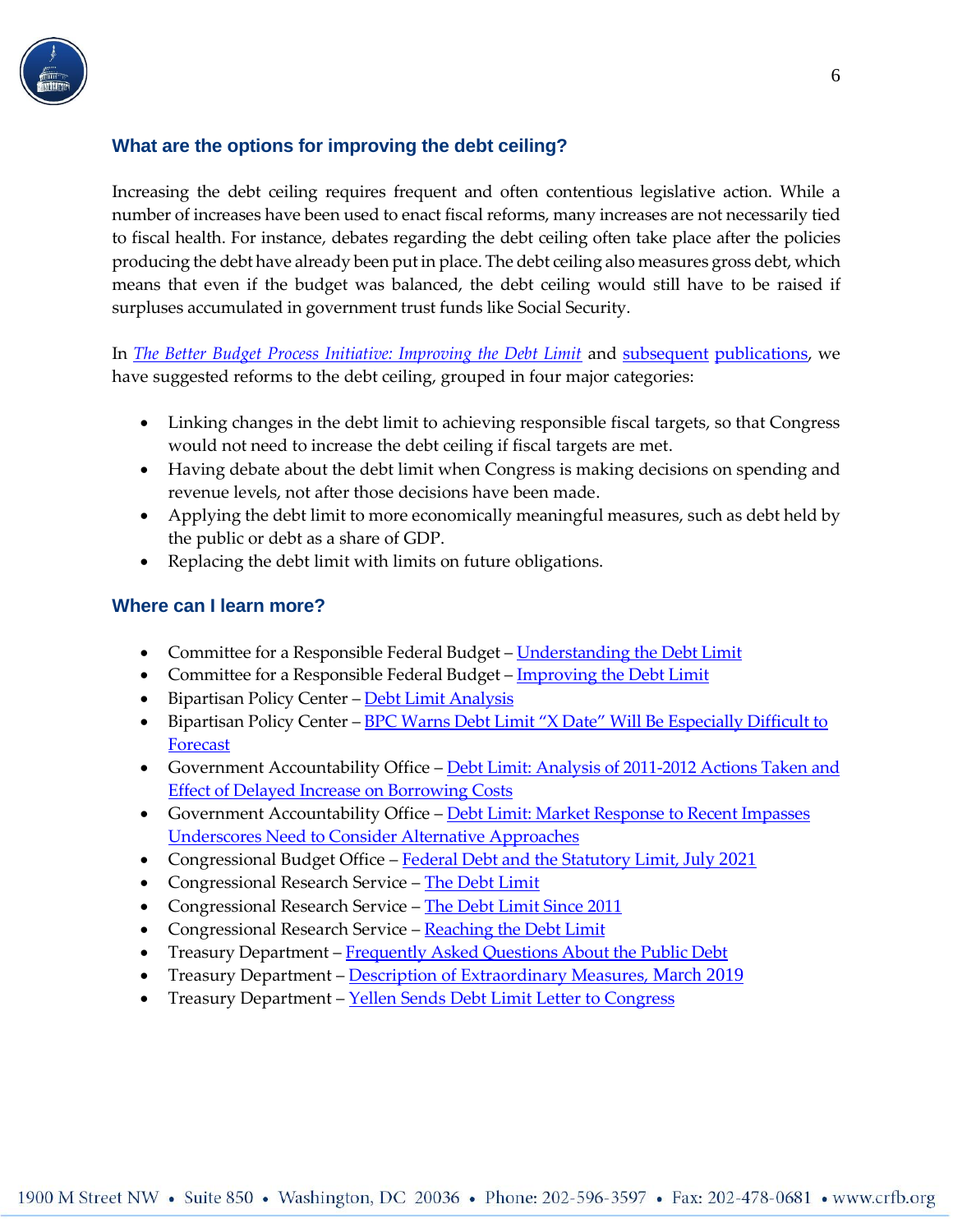

## <span id="page-6-0"></span>**Appendix: Examples of How Debt Ceiling Has Been Used in the Past**

**The Gramm-Rudman-Hollings Act in 1985**: The Gramm-Rudman-Hollings Act (GRH) in 1985 raised the debt limit by \$175 billion and also set a target to have a balanced budget by 1991, with across-the-board cuts in spending by sequestration designed as an enforcement mechanism. Although the deficit reduction goals under GRH were not fully achieved, the experience gained under the act contributed to the development of more workable and effective procedures five years later.

**The Balanced Budget and Emergency Deficit Control Reaffirmation Act of 1987:** This bill, also known as Gramm-Rudman-Hollings II, was passed to correct constitutional deficiencies in the 1985 Gramm-Rudman-Hollings Act. Like its predecessor, GRH II attached a deficit reduction measure to the increased debt limit, requiring automatic sequester if deficits did not meet annual targets.

**Omnibus Budget Reconciliation Act of 1990:** The Omnibus Budget Reconciliation Act (OBRA) of 1990 raised the debt limit by \$915 billion, the largest increase up until that point, but it also contained nearly \$500 billion in deficit reduction over the next five years. Additionally, it created enforcement procedures in the Budget Enforcement Act (BEA), which helped lead to budget surpluses in the late 1990s. The BEA also created adjustable limits for separate categories of discretionary spending and the pay-as-you-go (PAYGO) procedure that required tax cuts or increases in mandatory spending to be offset. Congress approved six temporary increases in the debt limit while negotiations to implement the budget agreement were ongoing.

**Omnibus Budget Reconciliation Act of 1993:** The Omnibus Budget Reconciliation Act of 1993 raised the debt limit by \$600 billion, an increase that lasted for about two and a half years. OBRA '93 was the second major deficit reduction package of the 1990s, also containing nearly \$500 billion in deficit reduction over five years. The agreement extended the original spending caps from 1990 and raised taxes on high earners, among other reforms.

**Line Item Veto Act of 1996**: The Line Item Veto Act of 1996 gave the President authority to veto specific provisions in legislation that increased the federal deficit, increased entitlement spending over the baseline, created tax benefits, or allocated discretionary budget authority. This practice, known as a line-item veto, was ruled unconstitutional by the Supreme Court for violating the separation of powers clause by allowing the President to amend a statute without Congress voting on it. While the 1996 line-item veto was found unconstitutional, other versions of it have been presented, including one by President Bush that would have allowed him to cancel spending obligations using his existing rescission authority.

**Balanced Budget Act of 1997:** The Balanced Budget Act of 1997 included a \$450 billion debt limit increase that, thanks to the surpluses of the late 1990s and early 2000s, was enough to cover debt until 2002. At the time, the legislation called for about \$125 billion of net deficit reduction over five years and \$425 billion over ten years. It did so mainly through reductions in health care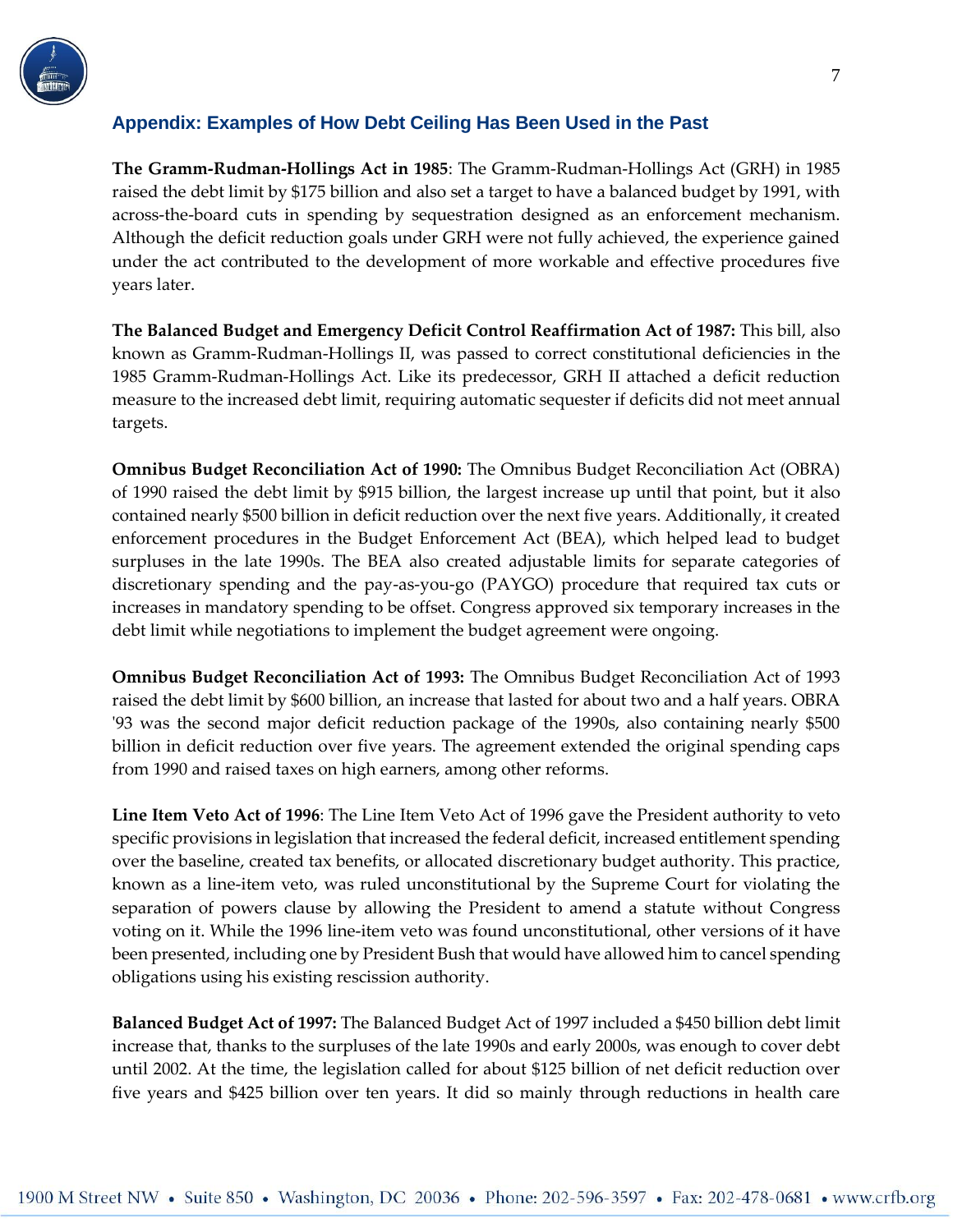

spending via provider payment reductions and increased premiums. The Act also created a few new programs – Medicare+Choice (later renamed Medicare Advantage or Medicare Part C) and the State Children's Health Insurance Program (CHIP).

**Statutory PAYGO Act of 2010:** The Statutory PAYGO Act of 2010 contained a debt limit increase of \$1.9 trillion, the largest nominal increase ever enacted until that point in time. In exchange for the debt limit increase, this legislation included a budget process reform that reinstituted statutory PAYGO procedures that require tax cuts and mandatory spending increases to be fully offset (with some exemptions). Informally, the agreement to raise the debt ceiling also led to the creation of a National Commission on Fiscal Responsibility and Reform (also known as the Simpson-Bowles commission).

**Budget Control Act of 2011**: The Budget Control Act (BCA) gave the President the authority to increase the debt limit in tranches – subject to a Congressional motion of disapproval – by a total of \$2.1 trillion**.** The BCA also contained \$917 billion in deficit reduction over ten years, primarily through caps on discretionary spending. In addition, the bill established the Joint Committee on Deficit Reduction ("Super Committee") to produce deficit reduction legislation of at least \$1.2 trillion in savings, without which budget sequestration would begin in 2013 as a consequence of the Super Committee failing to succeed. The Super Committee did not produce such legislation, resulting in years of budget sequestration. The bill also required Congress to vote on a Balanced Budget Amendment, which it did not pass.

**No Budget, No Pay Act of 2013:** Lawmakers enacted the No Budget, No Pay Act in early February 2013, which temporarily suspended the debt ceiling through May 18, 2013 and then set an automatic "catch up" on May 19 that allowed for a **\$300 billion** increase in the debt ceiling. The agreement would have also withheld the pay of Members of Congress if no budget resolution was passed in each House (though there was no requirement that the resolution be agreed to jointly, which is necessary to adopt a single Congressional budget.).

**Default Prevention Act of 2013:** The Default Prevention Act of 2013 ended a 16-day partial shutdown of the federal government by funding the government through January 15, 2014 and suspending the debt ceiling until February 7, 2014. This agreement set up a bicameral budget conference to reconcile budgets for FY 2014 and provided for an automatic "catch up" on February 7. On that date, the debt ceiling was reinstated at the current level of borrowing, resulting in a *de facto* increase of about \$500 billion and bringing the debt ceiling to \$17.2 trillion.

**Bipartisan Budget Act of 2015:** This bill suspended the debt limit through March 15, 2017 and provided an automatic "catch up" to account for borrowing up to that point that will effectively raise the debt limit by \$1.8 trillion to its current level of \$19.8 trillion. The bill also enacted "sequester relief" by raising the statutory caps on defense and nondefense discretionary spending for FY 2016 and FY 2017 [\(partially offset](http://www.crfb.org/blogs/budget-deal-truly-offsets-only-half-its-cost) by mandatory savings) and averted insolvency of the Social Security Disability Insurance Trust Fund by reallocating payroll tax revenues.